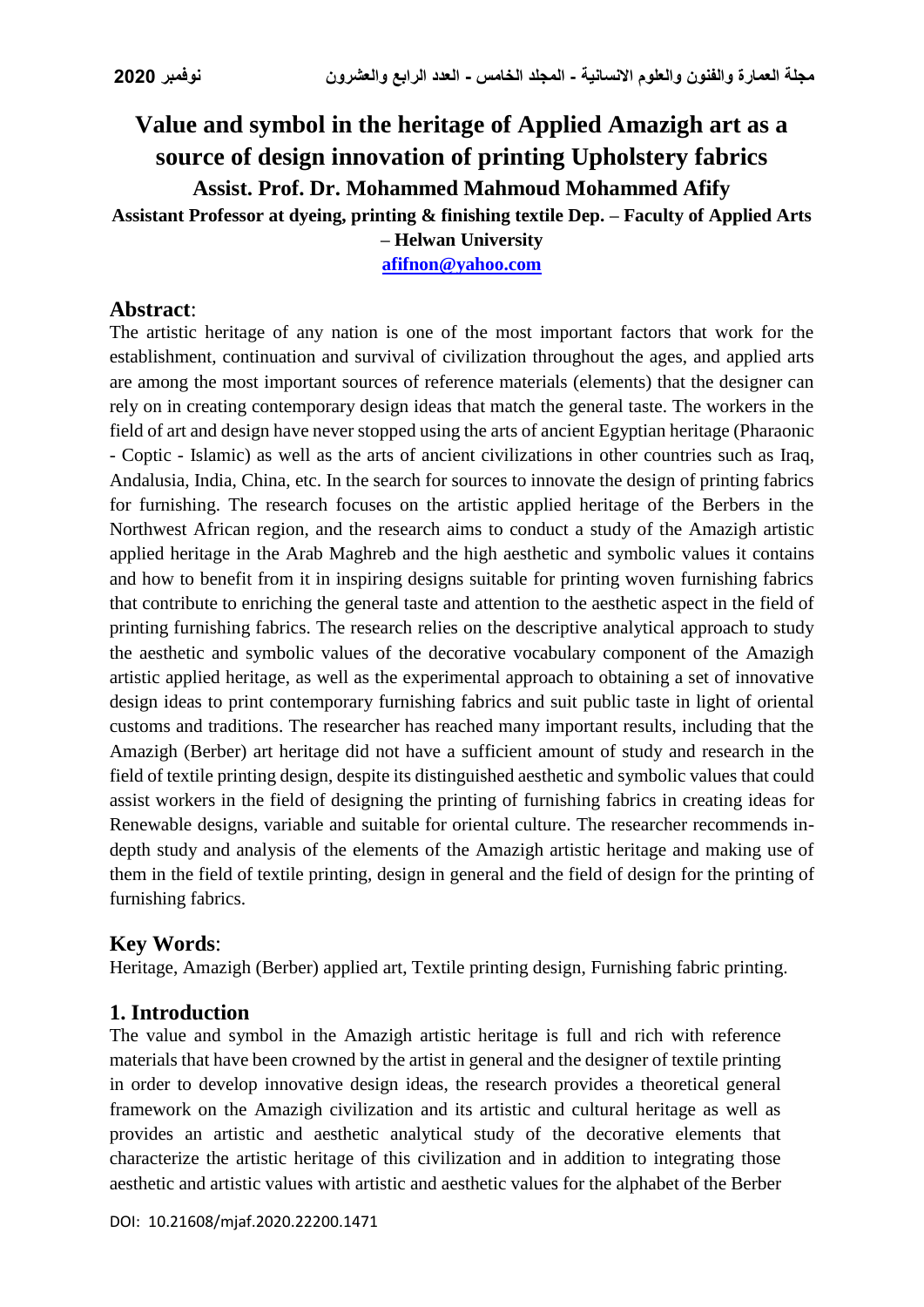language by studying a selection of artistic heritage models and their surface elements and touches through which a set of designs can be applied in the field of designing the printing of furnishing fabrics and their harmonies that are not without any escape indoor immigration for any home or institution.

## **2. Overview And Background**

It is well known that the Arab Islamic conquest was not aimed at colonialism and plundering of good deeds, but it cannot be denied that this conquest in the beginning was not developmental as it was military because many Muslims fought battles to victory over the enemies of God and those who were fighting Islam. Sufyan when he was appointed at the head of the army Muawiya bin Hadij in 666 AD, then established the obstacle of Kairouan the first Islamic city in North Africa, then faced the fate of Islamic expansion and turned to attacks and conquests and left the development and successive battles and killing an obstacle and then came after whoever fights to support the religion of Islam in North Africa (http://www.tawalt.com/?p=3398). The Muslim preachers have expanded and approached the Berbers in cities and villages in all parts of the Arab Maghreb by addressing the hearts and the Berbers became deeply religious and became protectors of Islam, each in its place and a solid line of defense against the infidels and religious deviants, and many religious centers (Zawaya) appeared and played a prominent role in the Islamization of the countryside and villages, while preserving some of the pre-Islamic traditions and customs of Islam that do not harm religion in anything.

### **Amazigh art:**

The earliest artifacts that recorded the Berber arts in ancient times can be restricted to the inscriptions and drawings found on some pieces of rock, and in some tools that were necessary such as pots and ornaments, these models confirm that the ancient Amazigh man was using the inscriptions and drawings for utilitarian and functional purposes and not for the sake of pleasure and beauty only, discovering a group of tombs that take pyramid and conical forms that demonstrate the progress achieved by the Berbers in architecture. Add to that a passion for music, singing, dancing, acting and others. (Darraji, Bouziani: 2010, p. 68)

### **The spiritual dimension of the Amazigh design:**

James Jereb says in his book "Arts and Crafts in Morocco" that barbaric designs attest to the contemplative, aesthetic and spiritual strength of their applied products, as well as demonstrate their inherent belief in the supernatural power, and the Amazigh art pieces contain a spiritual force that includes the blessing that is a concept rooted in Moroccan religious beliefs along with its elegant aesthetic form, which should be taken into account in analyzing Moroccan applied arts.

The meaning of the blessing is inherent in the Arab Maghreb, not only in the handcraft products that are made, but we find it in talismans on jewelry, as well as in inscriptions in henna, cosmetics and incense.

### **Amazigh patterns and drawings:**

Those who are interested in studying the history of the Arabs can work on studying that history through a set of drawings and engravings carved on the rock from immemorial time. The person did not have access to the knowledge of writing. Therefore, the first Moroccan person tried to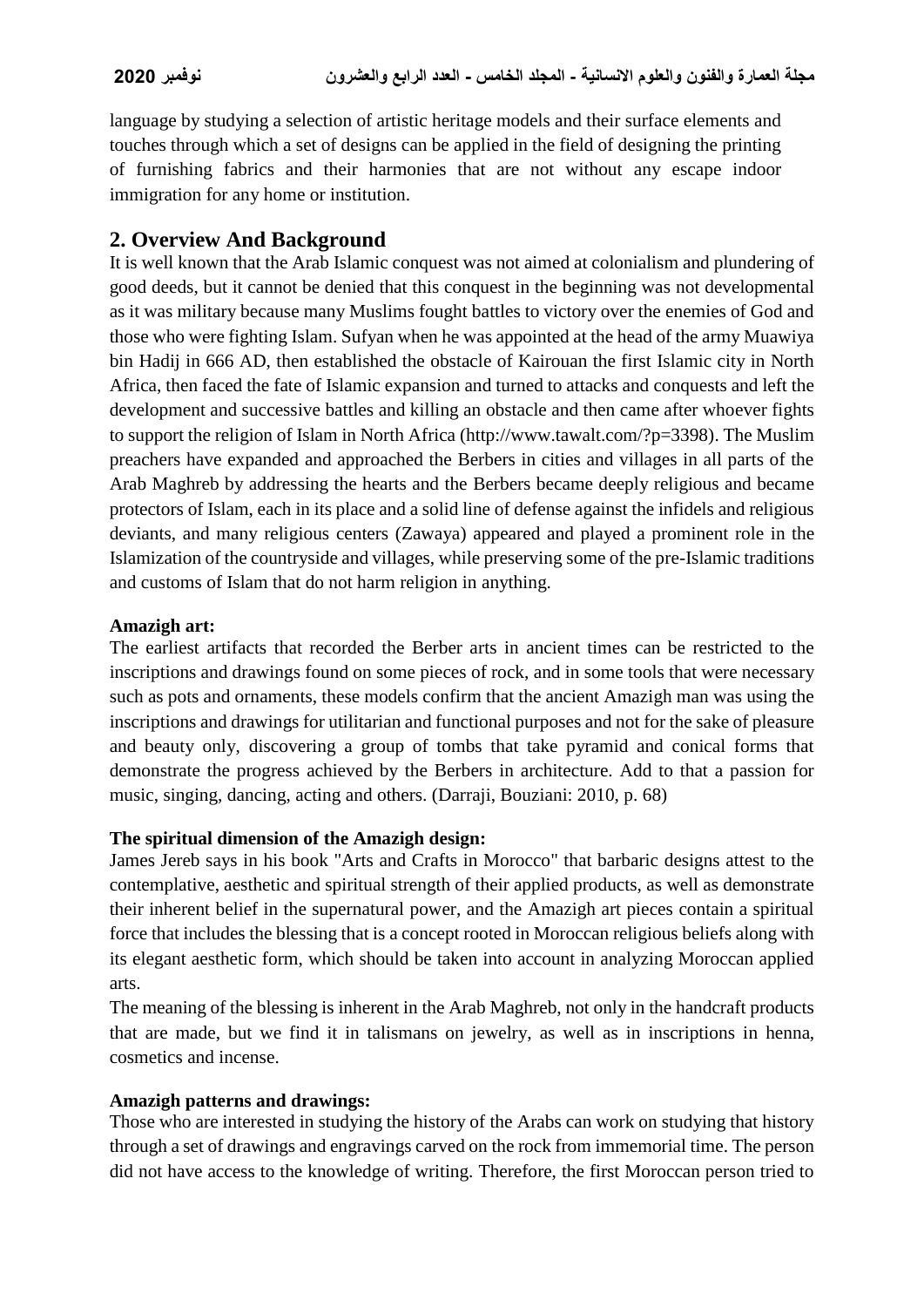record his history and beliefs using a simple and innovative expressive artistic method represented in the language of calligraphy. Engineering and the colors of the surrounding nature around it. Search and excavation campaigns for that lost treasure of carved inscriptions on rocks in the Maghreb countries began in the last quarter of the nineteenth century on the initiative of George Bartlemy Flamand. The book "Written Stones" was published two years later. Of his death in 1921 and then researches in this fertile area have been doubled for study and exploration.



**Figure (1): It shows some prominent reliefs for drawing an animal obtained in southern Morocco, dating back to 6000 BC.**

### **Berber furniture and jewelry:**

The old Moroccan person used ornaments for decorating purposes while using furniture to perform his life inside the houses, and he mastered designing their forms, and was keen to decorate them with some reliefs in order to highlight the aesthetic side next to the utilitarian side of the applied arts that he produced despite the fact that the old Moroccan artist has seen these works of art as an ordinary thing from the necessities of daily life. As for jewelry some people talk about it for the purpose of decoration, it was used for the purpose known in the past, which is nullifying magic and attending events and celebrations.



**Figure (2) shows Berber bracelets of silver, beads, coral, precious stones and leather.**

#### **Berber tattoo:**

The Amazigh art movement knew the art of tattooing, which the Amazigh woman used to decorate, beautify, and express her Amazigh identity to our times and her adherence to her cultural and artistic heritage. The Amazigh woman was decorating her face and body with specific icons and signs that were formed, colored, and inked her with colors and symbols that express joy. (Hamdaoui, Jamil: 2016, p. 7)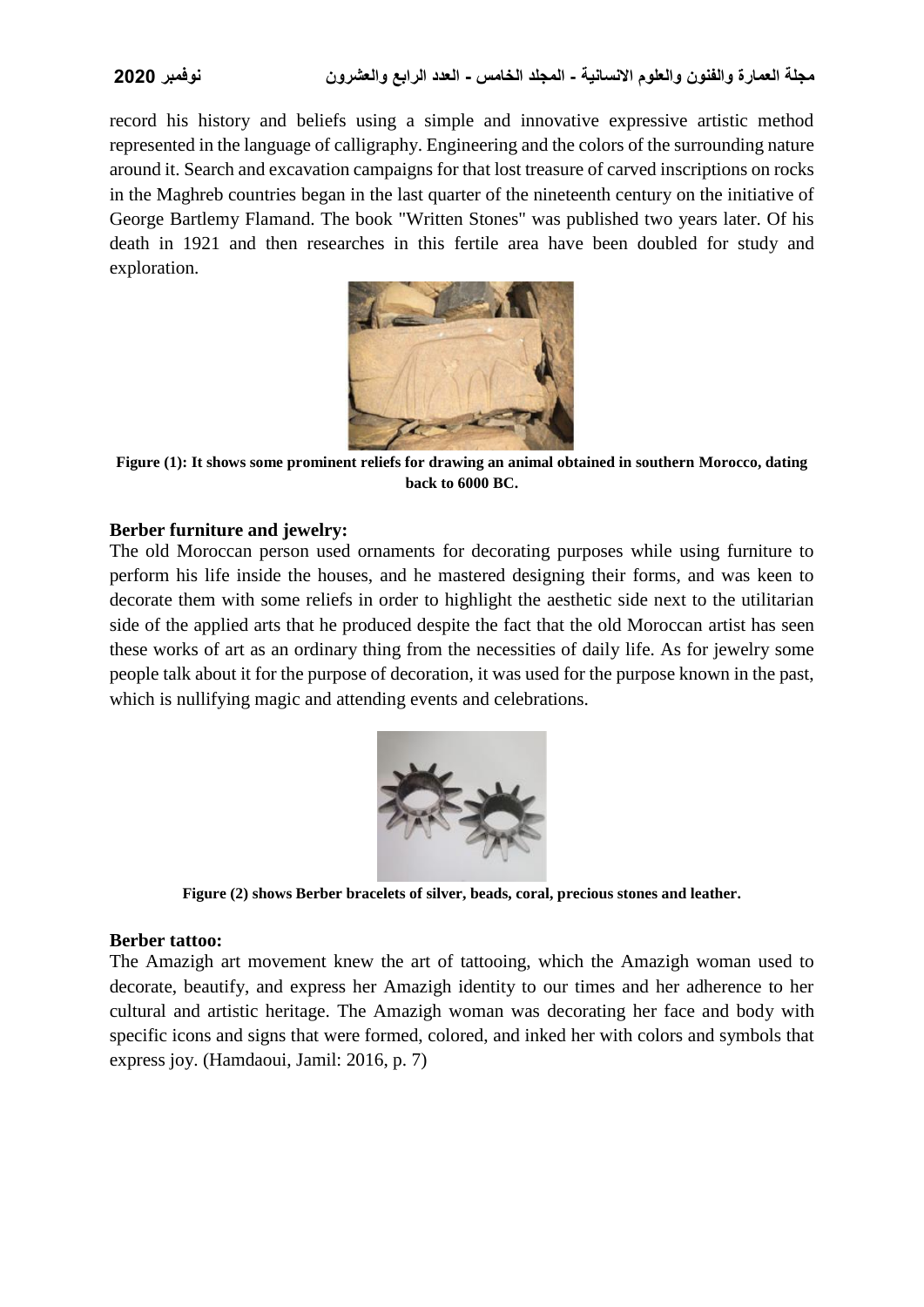

**Figure (7): It shows the decoration of women's hands in Moroccan tattoos, which are very popular with foreign guests [\(http://www.kenzi.com/95wep0f2bsm4k9d720906ovcx2ks01\)](http://www.kenzi.com/95wep0f2bsm4k9d720906ovcx2ks01)**

#### **Amazigh Carpet (Zeripia):**

The carpet of the Berbers, or what is known as the Berber carpets of the Arabs, in which the people of North Africa were famous in ancient and modern times, this type of carpet can be recognized by the shapes and elements that decorate it. Its motifs are simple; animal drawings and geometric motifs and colorful colors like red, green, orange and yellow. The carpet differs from one region to another to reflect the nature of the region and the surrounding environment, and therefore wools differ in quality from one region to another.



**Figure 8: Moroccan carpet**



#### **Amazigh Language:**

It is strange to know that the Amazigh language was not written until recently, except for some simple inscriptions on the ruins. The Berber texts that were used for engraving on stones in ancient times are called the Tifinagh alphabet and meaning "our discovery" and it consists of a number of phonetic symbols that are expressed by Some simple geometric shapes, and there are some opinions stating that that alphabet may be derived from the ancient Phoenician alphabet and have some symbols for consonants, and some Berbers have tried to add some symbols to the vowels until the letters of that alphabet are increased, and the marginal shape is used in the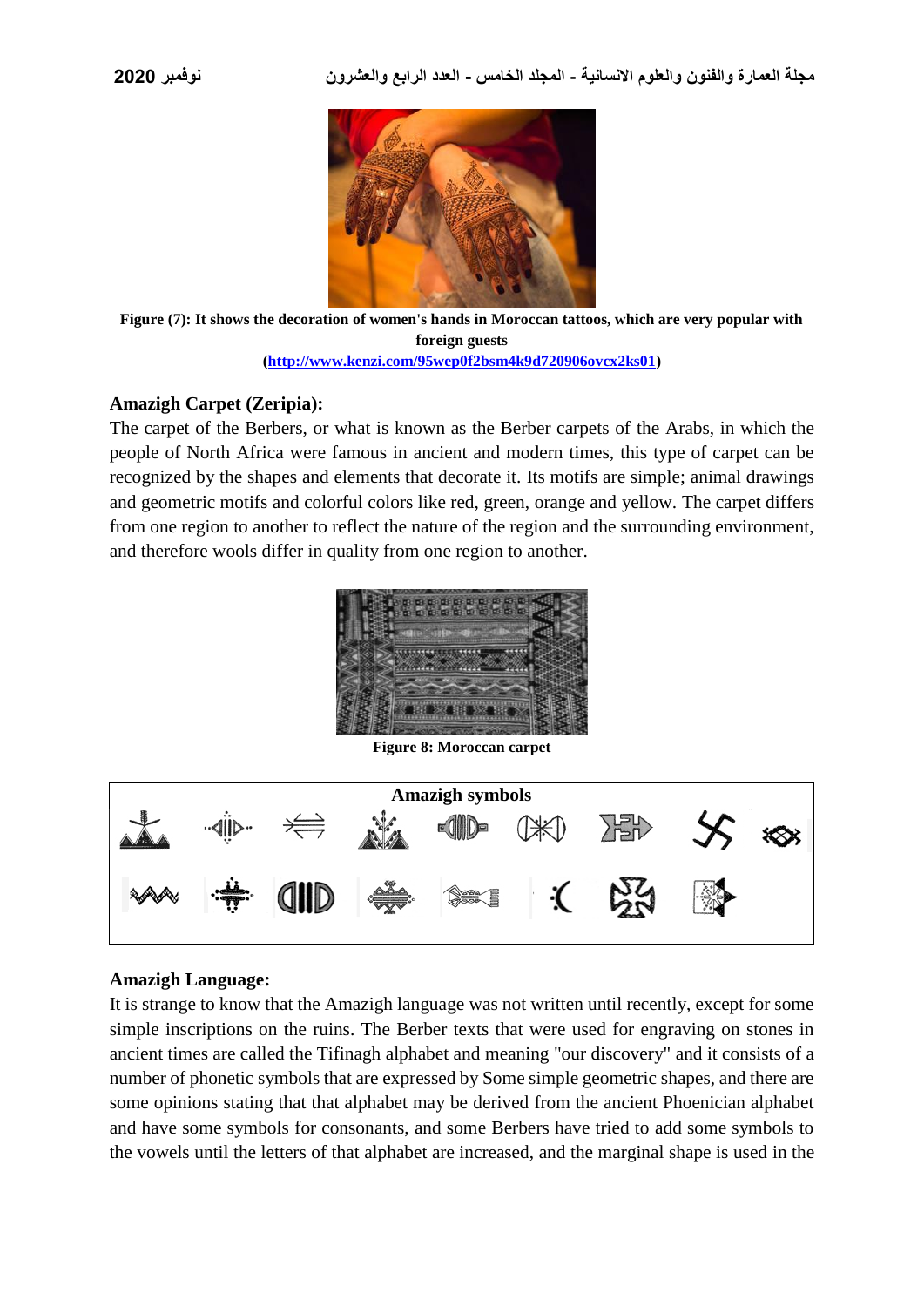Amazigh alphabet Tifinagh to write, but it is worth mentioning that most of the people who speak Amazigh are using the Latin alphabet in writing that language

|                |          |                              |            | $\Theta$ $\chi$ $\chi$ $\chi$ $\Lambda$ $\epsilon$ $\epsilon$ |                          |                                                                                                                                                              | $\mathbf{H}$                                                                                                                                                                 |          | K K"                       | Φ        |
|----------------|----------|------------------------------|------------|---------------------------------------------------------------|--------------------------|--------------------------------------------------------------------------------------------------------------------------------------------------------------|------------------------------------------------------------------------------------------------------------------------------------------------------------------------------|----------|----------------------------|----------|
| ya<br>а        | yab<br>b | yag<br>g                     | yag-<br>g" | yad<br>d                                                      | yad<br>d                 | yey<br>е                                                                                                                                                     | yaf<br>f                                                                                                                                                                     | yak<br>k | yak-<br>k"                 | yah<br>h |
| $[\mathbf{x}]$ | [b]      | $\lbrack \mathbf{g} \rbrack$ |            | $[g^{\mathrm{w}}]$ $[d/\eth]$ $[d^{\S}]$                      |                          | [9]                                                                                                                                                          | $[f] % \centering % {\includegraphics[width=0.9\textwidth]{images/Tr2.png}} \caption{The figure shows the results of the estimators in the left hand side.} \label{fig:Tr2}$ |          | $[k/q]$ $[k^{\mathrm{w}}]$ | [h]      |
| Χ              | ሐ        | ж                            |            | Σξ                                                            | $\mathbf{I}^-$           | И                                                                                                                                                            | с                                                                                                                                                                            |          |                            | O        |
| yah            | уас      | yax                          | yaq        | yi                                                            | yaj                      | yal                                                                                                                                                          | yam                                                                                                                                                                          | yan      | yu                         | yar      |
| ħ.             |          | x                            | q          |                                                               | j                        | ı                                                                                                                                                            | m                                                                                                                                                                            | n        | u                          | r        |
| [ħ]            | $^{[2]}$ | $\left[ \mathbf{x}\right]$   | [q]        | $[1]$                                                         | [3]                      | $[] \centering \includegraphics[width=0.47\textwidth]{Figures/PD1.png} \caption{The 3D (blue) and 4D (blue) are shown in Fig. \ref{fig:10}.} \label{fig:10}$ | [m]                                                                                                                                                                          | [n]      | [u]                        | [r]      |
| Q              | Ψ        |                              |            | $\circ$ $\circ$ $\circ$                                       | $+$                      | E.                                                                                                                                                           | Ц                                                                                                                                                                            |          | ን ≭                        | Ж        |
| yar            | yagh     | yas                          | yas        | yac                                                           | yat                      | yat                                                                                                                                                          | yaw                                                                                                                                                                          | yay      | yaz                        | yaz      |
| ŗ              | gh       | S                            | Ş          | с                                                             | t                        | t                                                                                                                                                            | w                                                                                                                                                                            | У        | z                          | Z.       |
| [rf]           | [x]      | [s]                          | $[s^s]$    | M                                                             | $\lceil t/\theta \rceil$ | $[t^s]$                                                                                                                                                      | [w]                                                                                                                                                                          | [j]      | [z]                        | $[z^s]$  |

**Figure (3): it shows the letters of the Berber alphabet represented in the geometric shapes and the** 

**corresponding letters in the Latin language**

**S. Jessica, A. Taieb, V. College, 2017, pp. 37)**

### **3. Problem Statment**

-The furniture market needs more innovative design ideas that can be inspired by the plastic elements on the applied products of the civilizations of the East.

- How can the plastic elements of the Berber applied products and their value and symbol be used in creating a design for the printing of furnishing fabrics based on computer graphic applications specialized in the field of textile printing design? And what its applicability in the field of interior design?

- Creating designs suitable for printing furnishing fabrics using the value and symbol of the literal alphabet of the Berber language.

- Mixing the elements of the composition on the applied products Berber and the alphabet of the Berber language in the design of printing furnishing fabrics.

## **4. Aims And Objectives**

-Emphasizing on highlighting the role of computer graphic applications (Photoshop and Illustrator) in creating a set of systematic ideas for designing and printing furniture for furnishing fabrics and their symmetries.

- Emphasizing the pivotal role of the textile printing designer in the systematic work that aims to meet the consumer needs of printed furnishing fabrics and their harmonies that suit public taste.

## **5. Hypothesis And Methodologies**

The research relies on the descriptive analytical approach in describing and analyzing examples of the Berber applied arts, as well as innovative design ideas for printing furnishing fabrics and their symmetries, as well as adopting the experimental approach in creating a set of innovative design solutions that are suitable for furnishing fabrics and their harmonies and employment proposals.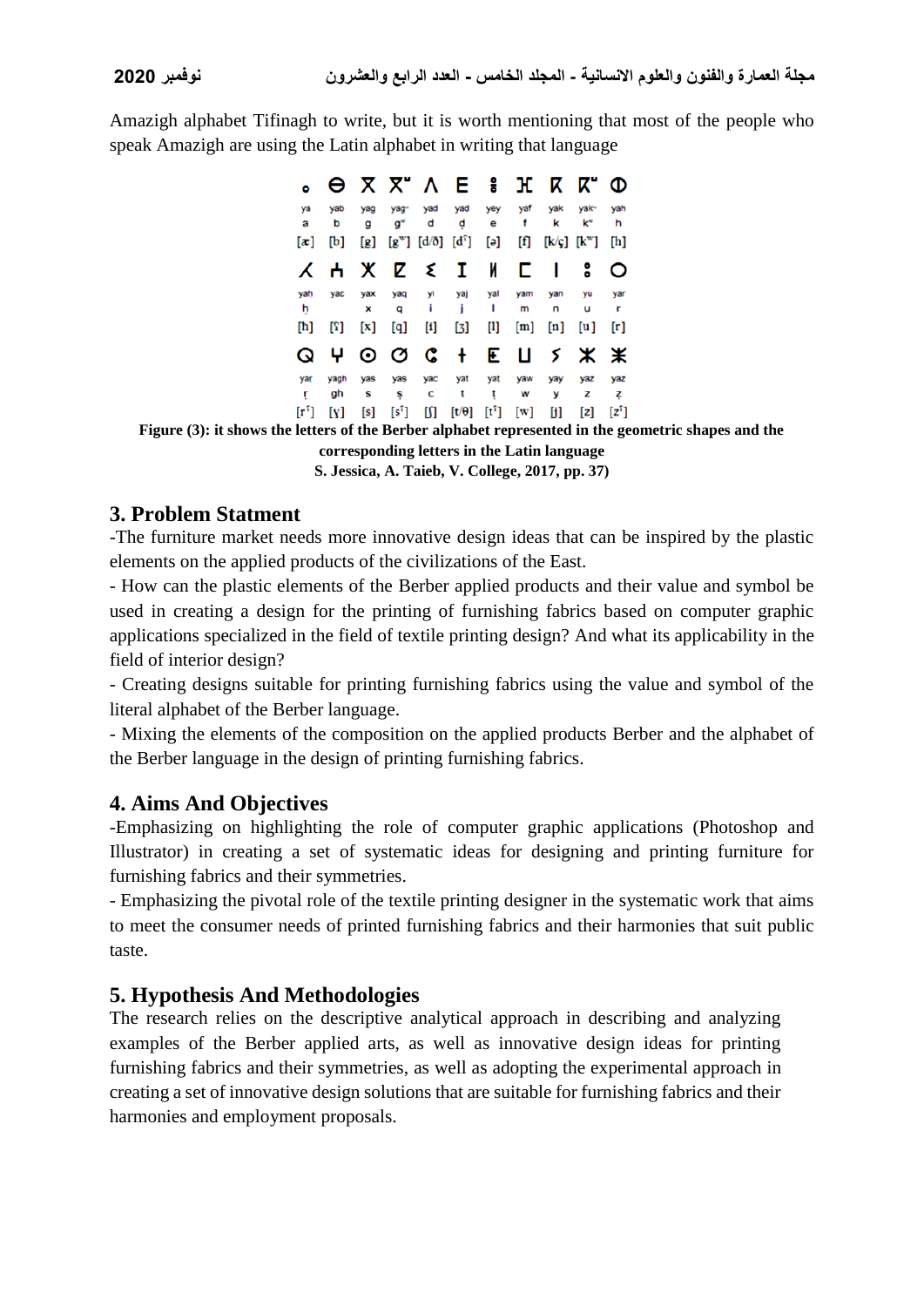## **6. Conclusions**

1. 1. The research shed light on the Amazigh artistic heritage in general and the applied products in particular and stationed in the Arab Maghreb for the purpose of caring for the arts of that spot from the Arab region and for its roots spanning several countries including Egypt and the inherited customs and traditions of the people of that region, as they have preserved the artistic and cultural heritage of their ancestors.

2. Through conducting the research, it was found that the vocabulary of the Amazigh art and its values and symbols have abstract qualities that suit modern and contemporary trends in design, which helped the researcher to invent many design ideas.

3. The interest in the Amazigh heritage would serve to assert the national identity of the people of that region of the Arab and Islamic world, especially in the time of liberties and democracy and the development of communications and information technology that helped preserve the traditions and customs of people.

4. The use of specialized computer graphic applications in the field of textile printing contributes effectively to the innovation of many repetitive units and printing designs, especially in creating multiple and varied harmonies for the design of printing of furnishing fabrics.

5. The results of the research can contribute to the revitalization of tourism for various nationalities so that the world can be introduced to the artistic and cultural heritage of the Amazigh applied products and the enjoyment of some of the innate beauty stemming from the difficult life that the people of those regions are accustomed to.

6. The researcher was able to invent several designs that are suitable for printing furnishing fabrics of various types. Also, several harmonizers have been created for this group of designs. 7. The researcher devised several proposals for employing design ideas and their harmonies, suitable as bed covers, winter blanket bags, pillowcases, as well as curtain fabrics and printed textile hangers.



**Figure (8): A proposal to employ the design idea (5) and its coordinates. Figure (9): a proposal to employ the design idea (2) and its coordinates. Figure (10): a proposal to employ the design idea (7,3,1) and its coordinates.**